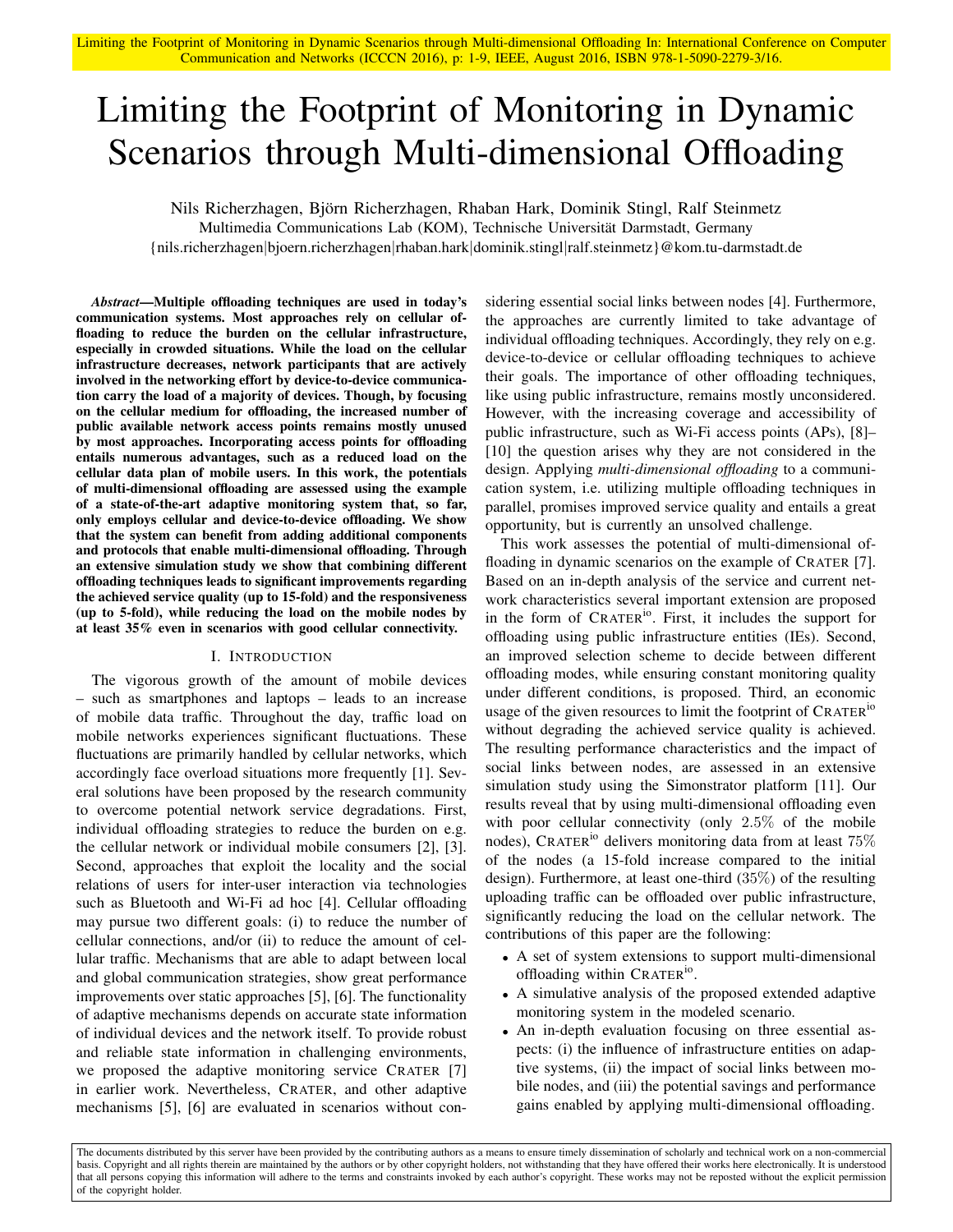The remainder of the paper is structured as follows: Section II introduces the targeted scenario. The systematic extensions introduced by CRATER<sup>10</sup> are explained in Section III. Including an overview of CRATER, discussing the weaknesses that are addressed in this work. Section IV shows the evaluation. Section V deals with the related work on existing monitoring approaches supporting different offloading concepts and on general offloading approaches in mobile networks. Finally, Section VI concludes this work.

## II. SCENARIO

The scenario used in this paper describes a downtown area that is subject to both (i) high dynamics regarding the user density and the cellular connectivity and (ii) social relations between users to model crowd formations in several proportions. The dynamics concerning the density are represented by users joining and leaving at different points in time by e.g. switching on/off either their mobile phones or the respective communication interfaces or by leaving the area. With an increasing user density we assume that the present cellular network begins to operate unreliably once a certain number of connections is exceeded [1]. Public places, such as bars, restaurants or parks, that are part of the scenario, emit a certain degree of attraction to the mobile users resulting in a social force pulling users to that places [12], [13]. A varying strength of the social relations results in more or less crowded places. Beside this, public IEs that are placed at different locations are accessible for mobile offloading purposes.

People walk over paths and streets in the scenario. Thus, obstacles like houses are taken into account. Mobile users are equipped with communication devices, such as smartphones or tablets. The devices have communication interfaces for local communication via Wi-Fi and for cellular communication. Crowds occur at different strengths at the social places, depending on their degree of attraction. Regarding communication possibilities, it is assumed that the whole downtown area is covered by a cellular network. Public Wi-Fi access points at different places can be used by the users to reduce the load on their individual data plans. Beside multiple applications and services that the users may consume with their devices, each device deploys CRATER<sup>io</sup>. This enables local measurement and collection of data in the network.

## III. CRATER<sup>io</sup>: MULTI-DIMENSIONAL OFFLOADING FOR MOBILE NETWORK MONITORING

In the following, the main contributions of  $C_{\rm RATER}^{10}$  to support multi-dimensional offloading are presented, beginning with a short introduction of the initial system CRATER [7]. CRATER embodies an adaptive monitoring solution for mobile environments. It operates independent of other applications and services and collects information on the current state of the network including information on the participating nodes. By adapting the topology to environmental changes, such as node mobility and density, the system provides an accurate network state. To provide seamless network state observation two different topologies are used (cf. Figure 1).



Figure 1: The two topology states of CRATER<sup>io</sup>. Mobile nodes distinguished into sinks and leaves and additional infrastructure entities for multi-dimensional offloading.

The participating nodes periodically report the requested monitoring information to the *cloud component*, which can be abstracted to a centralized entity in the core network. Mobile nodes are allocated two distinct roles by the cloud component, depending on the environmental conditions: the *sink* and the *leaf* role. *Sinks* directly upload monitoring information via their cellular connection to the cloud component. *Leaves* do not use their own cellular communication interface to upload information. Instead, by using local ad hoc connectivity, such as Bluetooth, Wi-Fi ad hoc, or LTE Direct, they affiliate to adjacent sinks. While the performance of the cellular network does not degrade, i.e. is able to handle a large number of parallel cellular connections, all nodes directly upload their monitoring information, operating as sinks. This operational mode is referred to as *uniform* topology as visible in Figure 1. If the load on the cellular network, i.e. the number of cellular connections, exceeds the manageable load and is overloaded, CRATER switches to the *hybrid* topology. Here, only a fraction of the nodes is assigned the sink role, while others remain leaves (cf. Figure 1). Sinks continue to upload their monitoring information via the cellular network, while leaves drop their cellular connection to free additional capacities in the cellular network. Therefore, to guarantee consistent monitoring performance, leaves affiliate to sinks in their proximity that relay their monitoring data to the cloud component.

Thus, in the hybrid topology sinks must upload their own monitoring information as well as the data of the affiliated leaves. Leaves do not just act as source for monitoring information, they also forward data from nearby other leaves to the respective sink using a bio-inspired routing scheme for device-to-device offloading, if necessary . To ensure robustness of the ad hoc routing, leaves aim to choose the most stable sink to send their information – the sink that is the least likely to recede into distance shortly. For that purpose the system consists of mechanisms for (i) topology establishment and maintenance and (ii) routing of monitoring information between leaves and sinks. For topology establishing and maintenance the system mainly relies on the *No Sink Advertising* and the *Sink Advertising* mechanisms. Depending on the individual role of a node, either is used. Once a node is assigned the leaf role it is essential that it gets aware of adjacent sinks to affiliate to one, if the node is not aware of any. To advertise this need,

The documents distributed by this server have been provided by the contributing authors as a means to ensure timely dissemination of scholarly and technical work on a non-commercial basis. Copyright and all rights therein are maintained by the authors or by other copyright holders, not withstanding that they have offered their works here electronically. It is understood that all persons copying this information will adhere to the terms and constraints invoked by each author's copyright. These works may not be reposted without the explicit permission of the copyright holder.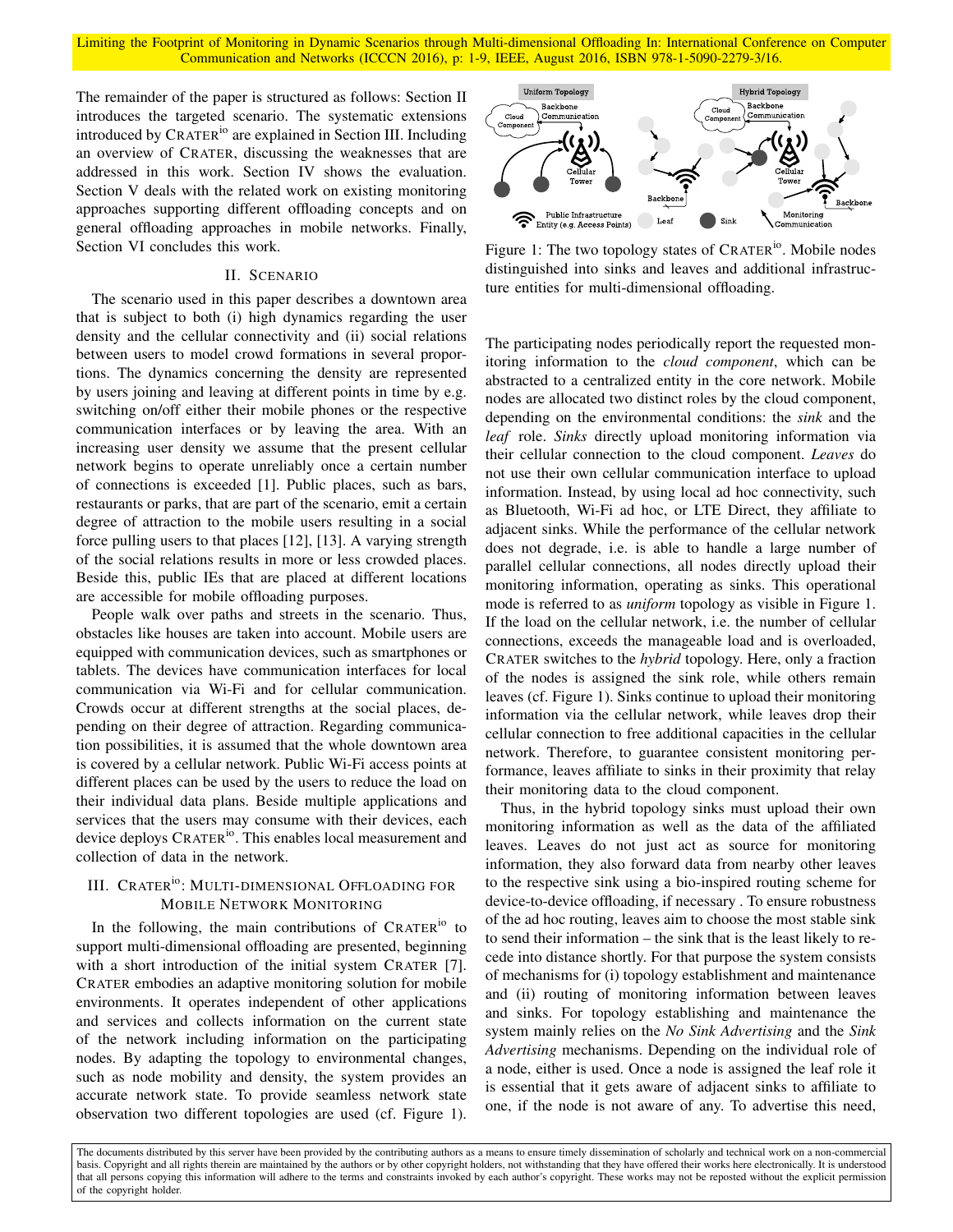

Figure 2: State chart of the topology establishing and maintenance mechanisms in CRATER<sup>io</sup>.

leaves send *NoSinkMessages*. During that active advertising a leaf is in its *active* state as shown in Figure 2 which shows the state chart of a single node. Depending on their current role nodes react differently to incoming messages.

On reception of a *NoSinkMessage*, after a short hesitation time, sinks respond with a *SinkAdvertisingMessage*, stating their presence. The hesitation time is applied to prevent multiple sinks from unnecessary flooding, using a contention based advertising scheme [7]. A sink sending *SinkAdvertisingMessages* switches to its active state (cf. Figure 2). Leaves overhearing active sinks store the results in an individual sink table. The system returns to the uniform topology once the load on the cellular network reduces and all nodes are assigned the sink role again. For an in-depth description of CRATER and in a more detailed description of the component, the interested reader is referred to [7].

CRATER is restricted to the utilization of cellular and device-to-device offloading techniques. The system uses all potential resources of the nodes and the cellular network to maximize the gain achieved using device-to-device and cellular offloading in the hybrid topology. However, as recent studies reveal [8]–[10], [14], the usage of mobile offloading using public infrastructure entities, such as Wi-Fi access points in bars, cafes, and parks, provides the opportunity to further reduce the load on the cellular network and the mobile nodes. The importance of resource-saving networking is indisputable, especially for adaptive systems, such as [5], [6], that utilize the user's resources under certain environmental conditions to guarantee for a constant high performance. Furthermore, the burden on the network and on shared mediums, like cellular or Wi-Fi, must be minimized by sensible utilization of the available resources. The clear objective of the initial design of CRATER is achieving higher performance by adapting the behavior of the system to environmental changes. By maximizing the achieved performance of the system, the burden on the individual entities and the cellular infrastructure is very high. Reducing the load on individuals, e.g. sinks, is very important to guarantee wide acceptance and long lifetime of a system. Especially, for monitoring systems that aim to deliver accurate results at very low cost, the reduction of the footprint of the system is essential [15].

To reduce the burden on both (i) the cellular network, which is currently stressed to its limit, and (ii) the mobile nodes that carry out different roles when necessary, CRATER<sup>10</sup> must provide additional techniques. These must enable economic usage of resources even under harsh conditions, but keep the achieved performance at a constant high level. Those harsh conditions are characterized by e.g. a very limited cellular network connectivity, high node mobility, and short-timed appearances of nodes. Relying exclusively on the cellular network can result in a substantial challenge once the cellular connectivity is, for example, (i) strictly limited, (ii) at a very low quality due to environmental conditions, or (iii) individual user's are not willing to spend their own limited data plan for the traffic of others [16]. Combined with the requirement to deliver high quality monitoring results under a wide spectrum of scenarios and with low burden on the individuals, additional concepts must be used to collect relevant monitoring data. The load on sinks that maintain whole areas to guarantee the effective collection of monitoring data can be reduced when some of the leaves affiliate to public infrastructure entities as visible in Figure 1.

This work proposes CRATER<sup>io</sup>, an extension to [7]. The system supports mobile offloading via infrastructure entities (IEs), thereby enabling multi-dimensional offloading over (i) the cellular network, (ii) the mobile ad hoc network for deviceto-device offloading, and (iii) the herein presented solution for offloading data to infrastructure entities. This includes the two following main concepts/components: (i) an *assignment strategy* for leaves to distinguish between IEs and mobile sinks and (ii) a monitoring *component for infrastructure entities* that facilitates regional data collection. The assignment strategy, however, does not only favor IEs once they appear. It needs to consider that a sink that is in near proximity to a leaf for a long time, thus being very stable from the leaf's perspective, may be a better choice for uploading the monitoring information instead of a static non-mobile infrastructure entity that is in range for a short period of time. This so-called *short-termed appearance*, is handled by the system by giving credit to longsighted sinks in the form of taking the time a sink has been in proximity to a leaf into account. Thus, only when a leaf is not aware of a sink being in adjacency for a longer time period, it is likely to switch its best sink and send the monitoring information to an adjacent infrastructure entity. The process of favoring stable connections, which may lead to a favoring of sinks with a lower *sink quality*<sup>1</sup> compared to adjacent infrastructure entities works as follows. Think of a leaf and a sink moving in a similar direction towards an infrastructure entity. Assuming the IE is overheard by the leaf in a short period of time when the leaf passes by. While the IE may has a better sink quality compared to the mobile sink the proposed assignment strategy ensures that in such brief detection periods the leaf still favors the more stable connection to the mobile sink. This stable connection is characterized by the time the

<sup>1</sup>Sink Quality: a weighted metric including attributes like the remaining battery capacity and the load on a sink according to [7]

The documents distributed by this server have been provided by the contributing authors as a means to ensure timely dissemination of scholarly and technical work on a non-commercial basis. Copyright and all rights therein are maintained by the authors or by other copyright holders, not withstanding that they have offered their works here electronically. It is understood that all persons copying this information will adhere to the terms and constraints invoked by each author's copyright. These works may not be reposted without the explicit permission of the copyright holder.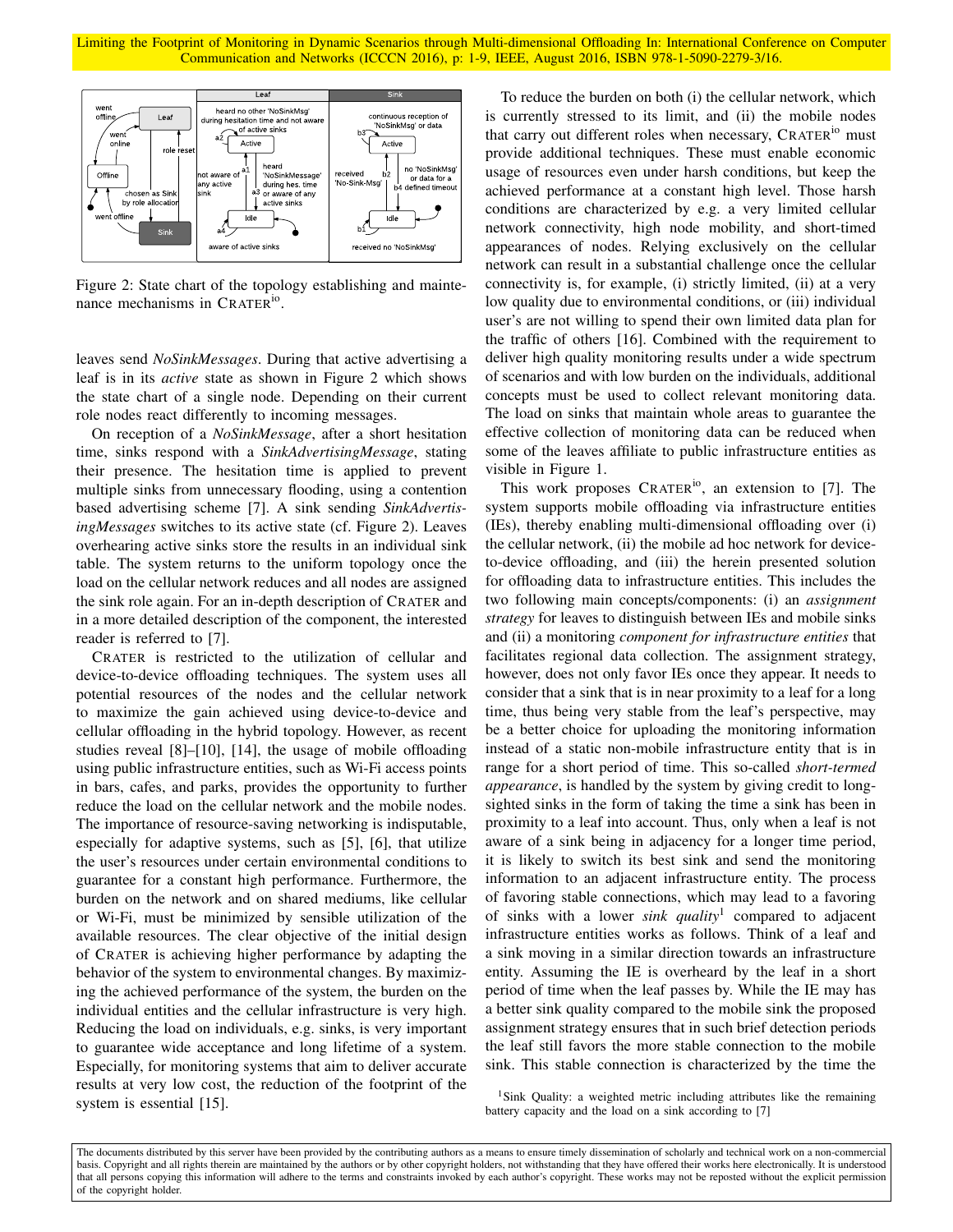leaf knows either the sink or the static infrastructure entity. The  $C\text{RATER}^{10}$  component for IEs ensures the advertising similar to the active advertising by sinks. Furthermore, it collects the incoming monitoring data and uploads it to the cloud component for further analysis.

In this way,  $C$ RATER<sup>io</sup> is able to support mobile offloading via public infrastructure entities in a sensible way. The proposed assignment strategy ensures the stability of the topology, while IEs can be used by the leaves to upload their data in a multi-hop topology without burdening sinks longer.

## IV. PERFORMANCE EVALUATION

The evaluation of the proposed system CRATER<sup>io</sup> in the introduced scenario (cf. Section II) addresses three main aspects. First, evaluating the influence of incorporating infrastructure entities for multi-dimensional offloading in the monitoring effort of CRATER<sup>10</sup> on its performance metrics. Second, assessing the impact of social relations between mobile entities on system performance metrics. Third, outline the savings by meaningful usage of the given resources using multidimensional offloading. The influence of IEs is examined in two different scenario configurations by varying (i) the number of accessible IEs and (ii) their placement. The number and the placement of infrastructure entities are important for a realistic scenario as both parameters lead to a fluctuating coverage, as seen in [9], [10]. Assessing the impact of social relations, which is a main factor for group formation [4], is essential for CRATER<sup>io</sup> in scenarios with and without IEs. Grouping of nodes results in variations in the density of areas, which must be handled by sinks accordingly. Variations of the attraction factors of the public places (cf. Section II) lead to changes in the grouping strength. Reduced utilization of the given resources is essential for long network lifetime and ensures scalability in situations that require it at the same time. Thus, instead of choosing a number of sinks limited by the cellular network load/connections, we argue that a reduced number of sinks suffices to deliver good performance without too much degradation in service quality, while decreasing the load on the nodes and the cellular network significantly. This trade off between using the different offloading schemes and the resulting performance is evaluated in a scenario with fluctuating usage of the cellular network in the third part of the evaluation.

In the following we detail (i) the modeling of the scenario and the used evaluation parameters, (ii) the influence of IEs within multi-dimensional offloading in  $C\text{RATER}^{i\circ}$ , (iii) the impact of social relations between mobile entities in systems that rely on device-to-device offloading, and (iv) the savings by meaningful usage of the accessible resources.

## *A. Modeling of the Scenario and Evaluation Setup*

In our previous work [7] the focus of the scenario was on the dynamic of the environment, but with good cellular network connectivity. However, as discussed before, mobile offloading onto public fixed infrastructure, such as access points, grows in importance for todays networking [8]–[10], [14] as cellular



Figure 3: Modeling of the OpenStreetMap-based scenario including social interesting public places, and additional public infrastructure entities (IEs) like access points.

networks are subject to performance degradations [1]. For that purpose we model the performance degradations of the cellular network and the decreasing willingness of users to send data via the cellular network, motivated by e.g. a limited data plan, by limiting the number of the used sinks. This limits the number of cellular connections at the same time as sinks are the only nodes using the cellular network. In doing so, two effects can be examined: (i) how the performance of CRATER<sup>io</sup> is affected by poor cellular connectivity and (ii) how already a low number of sensibly placed IEs can improve the system performance and reduce the load on the mobile nodes in adaptive systems supporting multi-dimensional offloading.

Furthermore, by refining the scenario used in this work, important social relations between users [4] are modeled. The scenario, which is based on OpenStreetMap (OSM) data, comprises a number of attraction points that represent public places such as bars, cafes, parks, or a university campus, as visible in Figure 3. The attraction points emit a social force, called *attraction factor*, for mobile nodes, which, depending on the strength, results in more or less formations of crowds. It varies between 0 and 1 for a low and high social force. Based on this, different characteristics of the public places can be modeled. In the scenario, the mobile nodes are only able to move across the paths and roads provided by the OSM data, as any other places like houses or lakes represent obstacles that users cannot pass. Additionally, different amounts of infrastructure entities, operating in Wi-Fi ad hoc mode to ensure connectivity with the mobile nodes, are placed on the map using multiple placement strategies. Table I shows the summarized simulation setup. It also highlights the three placement strategies which are explained in detail in Section IV-B. The ratio of infrastructure entities covering the attraction points is varied between 0 and 1 in  $\frac{1}{3}$  steps as visible in Table I.

The evaluation is performed using the Simonstrator platform [11]. The Simonstrator comprises the IEEE 802.11g standard from the ns-3 simulator [17] to model the Wi-Fi ad hoc communication between the nodes. Two hours of operation are simulated, while the first 20 minutes are not considered for measurements, resulting in 100 minutes of measurement time. The initial 20 minutes are used to reach a steady state in the

The documents distributed by this server have been provided by the contributing authors as a means to ensure timely dissemination of scholarly and technical work on a non-commercial basis. Copyright and all rights therein are maintained by the authors or by other copyright holders, not withstanding that they have offered their works here electronically. It is understood that all persons copying this information will adhere to the terms and constraints invoked by each author's copyright. These works may not be reposted without the explicit permission of the copyright holder.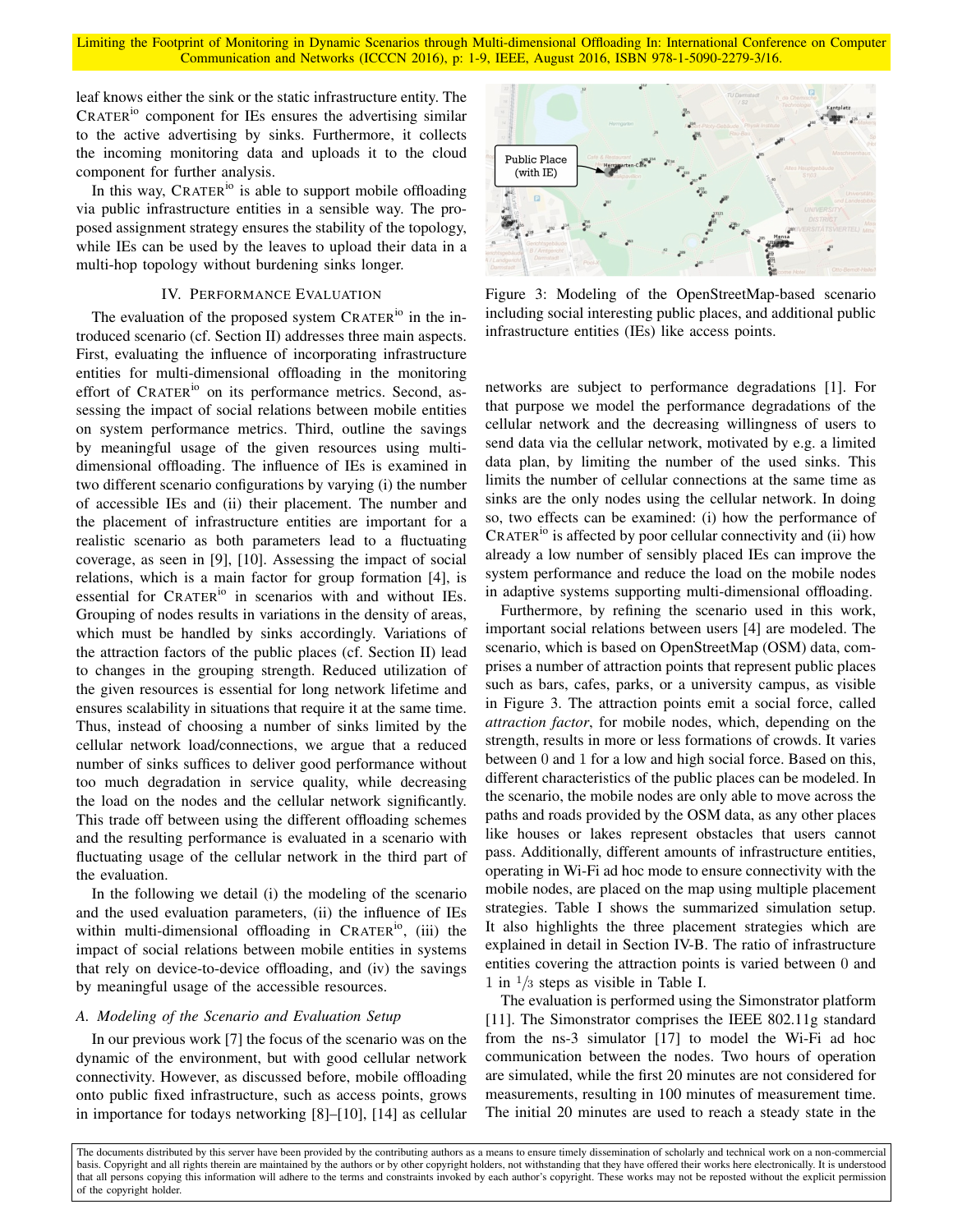| Table I: Scenario and simulation setup |  |
|----------------------------------------|--|
|----------------------------------------|--|

| Simulated Area                                    | $1500\,m \times 1500\,m$          |
|---------------------------------------------------|-----------------------------------|
| Max. Wi-Fi Comm. Range                            | 88 m                              |
| Infrastructure Entity Comm. Range                 | 88 m                              |
| Movement Speed $\lfloor m/s \rfloor$              | $1.5 - 2.5$                       |
| Density $\lceil n \cdot \text{odes}/k m^2 \rceil$ | $13.3 - 177.7$                    |
| Number of Attraction Points                       | 10                                |
| Max. Base Station Connections [%]                 | 2.5, 5, 7.5, 10, 12.5, 20, 30, 50 |
| Infrastructure Entities Placement                 | Rnd, Grid, Social                 |
| Coverage Ratio of Infra. Entities                 | 0, 0.33, 0.66, 1                  |
| <b>Attraction Factor</b>                          | 0.0, 0.2, 0.4, 0.6, 0.8           |

scenario. The simulations are repeated with ten different seeds. Bar charts show the average with the 95% confidence interval. The distribution of results is shown in box plots and cdf's. Boxes represent the lower and upper quartile and the median is depicted by the solid line inside the box. Whiskers show the upper (lower) data point within 1.5 of the interquartile range. Outliers are represented by crosses.

Table I outlines the different settings for the three main parts of the evaluation. The movement speed is uniformly distributed in the given interval. Comfortable walking speed averages at around  $1.4 \frac{m}{s}$  for people above their thirties, whereas  $2.5 \frac{m}{s}$  is possible for younger people according to [18]. The number of attraction points is limited and fixed to ten in this scenario, representing the main public places in this map section. To enforce the adaptivity of CRATER<sup>io</sup>, a churn model that achieves a fluctuating density by joining and leaving nodes during the simulation is used. In doing so, the node density changes multiple times from sparse to dense and vice-versa, triggering CRATER<sup>10</sup> to adapt between both topologies. The underlined variations represent the default values that are used when other parameters are altered.

In the evaluation, the following metrics are considered and used to assess the results. The completeness of a monitoring system, which describes the percentage of how many of the potentially possible monitoring information  $D_{\text{pos}}$  is collected by the system  $(D_{\text{real}})$  at the nodes in a given interval  $T_i$ . This metric is used to assess the performance of the monitoring system, ranges between 0% and 100%, and is calculated as shown in Equation 1.

completeness
$$
(T_i) = \frac{D_{\text{real}}}{D_{\text{pos}}} \times 100
$$
 in time interval  $T_i$  (1)

In our simulations, the time interval  $T_i$  is set to one minute. Another important metric is the ratio of the offloading traffic, which describes the ratio of how much of the overall upload traffic to the cloud component in CRATER<sup>io</sup> is offloaded via mobile offloading  $(Tr_{\text{up-mobile}})$  and cellular offloading  $(Tr_{\text{up-cel}})$  techniques respectively. It ranges between [0, 1] and is calculated according to Equation 2.

$$
R_{\text{up-ratio, cell}|\text{mobile}} = \frac{Tr_{\text{up-cel}}}{Tr_{\text{up-overall}}}; \quad \frac{Tr_{\text{up-mobile}}}{Tr_{\text{up-overall}}}
$$
(2)

The next two metrics are CRATER<sup>io</sup>-specific as they are used to assess the load on the individual nodes due to the role assignment and the responsiveness of the system. Both the leaf active ratio and the sink active ratio  $(R_{\text{sille.active}})$  describe how long a mobile node  $(n)$  spends its own resources actively for the overall monitoring effort by e.g. advertising the need for affiliation in the role as leaf or for topology maintenance in the case of being a sink. They are calculated as visible in Equation 3.

$$
R_{n,\text{sil}||\text{le},\text{active}} = \frac{T_{n,\text{sil}||\text{le},\text{active}}}{T_{n,\text{sil}||\text{le}}} \text{ with } T_{n,\text{sil}||\text{le}} > 0 \tag{3}
$$

The metric to estimate the ratio leaves are not aware of any sink ( $R_{\text{no sink}}$  for n nodes), thus being online without knowing any sink, provides estimations on the connectivity CRATER<sup>10</sup> is able to achieve. Equation 4 shows this ratio.

$$
R_{\text{no sink}} = \frac{\sum_{i=1}^{n} \frac{T_{i,\text{no sink}}}{T_{i,\text{leaf}}}}{n} \text{ with } T_{i,\text{leaf}} > 0 \tag{4}
$$

## *B. Influence of Infrastructure Entities*

The performance of systems relying on cellular offloading techniques to reduce the amount of traffic and/or the number of cellular connections over the cellular network is depending on the efficiency of the offloading approach and obviously the amount of cellular connections that are used. However, it is intended that CRATER<sup>io</sup> uses as few cellular connections as possible. By reducing the usage of cellular connection within the system, the performance of CRATER<sup>io</sup> even under the harshest network conditions, regarding cellular connectivity can be examined. While the robustness against mobility and network density has been shown in [7] this part of the evaluation focuses on connectivity fluctuations in mobile networks. With fewer cellular connections, thus less potential sinks, the responsibility of each sink rises significantly when the environmental changes require the hybrid topology of CRATER<sup>io</sup>. By varying the percentage of the potential cellular connections, i.e. the percentage of sinks, between 2.5 % and 50 % (cf. Table I) the performance under different connectivity situations is evaluated. Without multi-dimensional offloading potential the system is able to provide monitoring results from at least 80% in median of the nodes when the cellular connectivity does not decrease below 12.5% as visible by the boxes without (io) annotation showing the completeness in Figure 4(a). However, the resulting quality fluctuations show that the results achieved by the initial system version may not be meaningful enough to base decisions on the data.

Below 12.5% cellular connectivity the resulting completeness drops significantly for the initial version without multidimensional offloading potential as visible by the boxes without the (io) annotation in Figure 4(b). Using CRATER<sup>io</sup>, supporting multi-dimensional offloading, the achieved completeness is only slightly affected by a strong decrease in the cellular network connectivity, hence the number of the used sinks. Furthermore, the results gain considerable in their informative value as (i) the achieved completeness increases and (ii) the result fluctuations shown by the size and the outliers of the box plots are reduced remarkably for all connectivity variations. As without any usage of infrastructure

The documents distributed by this server have been provided by the contributing authors as a means to ensure timely dissemination of scholarly and technical work on a non-commercial basis. Copyright and all rights therein are maintained by the authors or by other copyright holders, not withstanding that they have offered their works here electronically. It is understood that all persons copying this information will adhere to the terms and constraints invoked by each author's copyright. These works may not be reposted without the explicit permission of the copyright holder.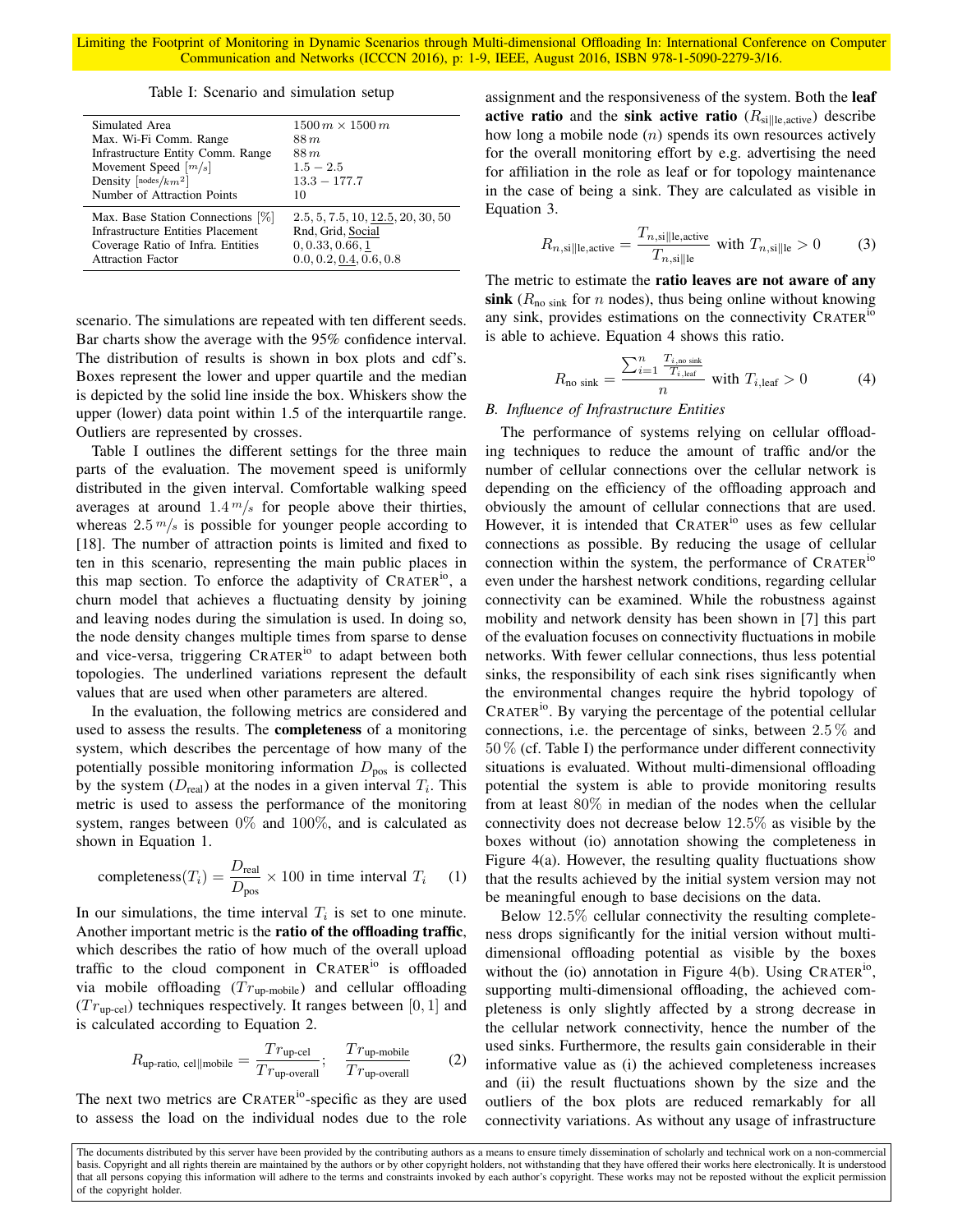



(a) Impact on the completeness for 2.5-10% cellular connectivity

(b) Impact on the completeness for 12.5-50% cellular connectivity

Figure 4: The importance of multi-dimensional offloading and of cellular connectivity on the system performance

experiences a sharp drop in system performance is visible for 12.5% cellular connectivity and below, the 12.5% are chosen as default value (cf. Table I) for the cellular connectivity in the following scenarios.

Once infrastructure entities are supported for mobile offloading in CRATER<sup>io</sup>, as proposed in this work in form of multi-dimensional offloading support including the selection scheme between different offloading techniques, multiple significant improvements are visible. For the following evaluation part the percentage of cellular connections, i.e. the percentage of the sinks, and the social factor are set to their respective default values, while the placement as well as the number of infrastructure entities are varied according to the simulation settings visible in Table I.

2.5 2.6 6 6 7.5 7.5 2.7 2.4 and<br>baccod come payambon and while table and the condered conder of the complementative<br>2.5-10% cellular connectivity on the completeness frigure 4: The importance of<br>of cellular connectivity o To assess the impact of the placement of infrastructure entities the system is evaluated with three placement strategies: (i) a *random*, (ii) a *grid-based*, and (iii) a placement at the selected attraction points of the scenario, referred to as *social* placement. All strategies are compared with the performance of the system in its initial version, thus without mobile offloading capabilities (no usage of infrastructure entities) and 12.5% of cellular connectivity. The results show that the achieved improvements depend on a sensible placement of the infrastructure entities. The completeness is slightly improved for the random and grid placement, however for the social placement the completeness improves significantly as visible in Figure 5(a). Accordingly, with only  $12.5\%$  of cellular connectivity, i.e. every eighth node is a sink,  $C_{\text{RATER}}^{10}$ is able to deliver a minimum of 80% the monitoring data from the mobile nodes by supporting multi-dimensional offloading (a 25% point increase compared to the initial system). The time sinks are active, thus the burden on the sinks, is reduced substantially for the social placement of infrastructure entities as depicted in Figure 5(b) showing the active ratios of sinks for the different placement strategies. For the initial version without infrastructure entities support and both the random and grid placed infrastructure entities only  $12\% - 17\%$  of the mobile sinks remain inactive. With the social placement up to 50% of the sinks are able to remain inactive over the whole simulation time as visible in Figure 5(b) by simultaneously increasing the achieved service quality (cf. Figure 5(a)). While, 90% of the sinks are active for a maximum of 60% and





(a) Impact of IE placement on the completeness







(c) Impact of IE placement on the no-sink ratio (d) Impact of IE placement on the offloading ratios

Figure 5: Evaluation of the impact of the placement of infrastructure entities (IEs)

75% for the initial version and the random and grid placed infrastructure, the social placement can reduce the burden on the mobile sinks, regarding the active sink time, by a factor of three, achieving an active time of at most 25% for 90% of the sinks and improving the performance at the same time.

Beside the significant gains in the achieved completeness, CRATER<sup>io</sup> can improve the time leaves are not aware of any sink (fixed or mobile) by half from  $3.6\%$  to  $1.8\%$  for the placement at social attraction points, as seen in Figure 5(c). The narrow confidence intervals underpin the performance and the robustness  $C$ RATER<sup>io</sup> is able to achieve by supporting multi-dimensional offloading of monitoring data. The achieved goal of reducing the load on the individual mobile nodes that take the sink role becomes visible in Figure 5(d). For the random and grid placement of infrastructure entities a relative small amount of around 10% of the overall uploading traffic can be offloaded with mobile offloading techniques in average. However, in the case of the social placement, where infrastructure entities are placed directly at social interesting points, such as bars and parks, over 75% can be offloaded with mobile offloading according to Figure 5(d). Summarized, by sensible placement of infrastructure entities a 25% point increase in the completeness can be achieved in scenarios with low cellular connectivity  $(12.5\%)$ , leading to a reliable collection of monitoring data from at least  $80\%$  of the mobile nodes. Beside that the load on the mobile nodes (especially sinks) can be reduced significantly, as up to 75% of the uploading traffic can be offloaded via infrastructure entities.

Taking a look at the impact of the number of infrastructure entities that can be used for mobile offloading Figure 6 reveals that already a very low number of additional infrastructure entities can result in significant improvements of the

The documents distributed by this server have been provided by the contributing authors as a means to ensure timely dissemination of scholarly and technical work on a non-commercial basis. Copyright and all rights therein are maintained by the authors or by other copyright holders, not withstanding that they have offered their works here electronically. It is understood that all persons copying this information will adhere to the terms and constraints invoked by each author's copyright. These works may not be reposted without the explicit permission of the copyright holder.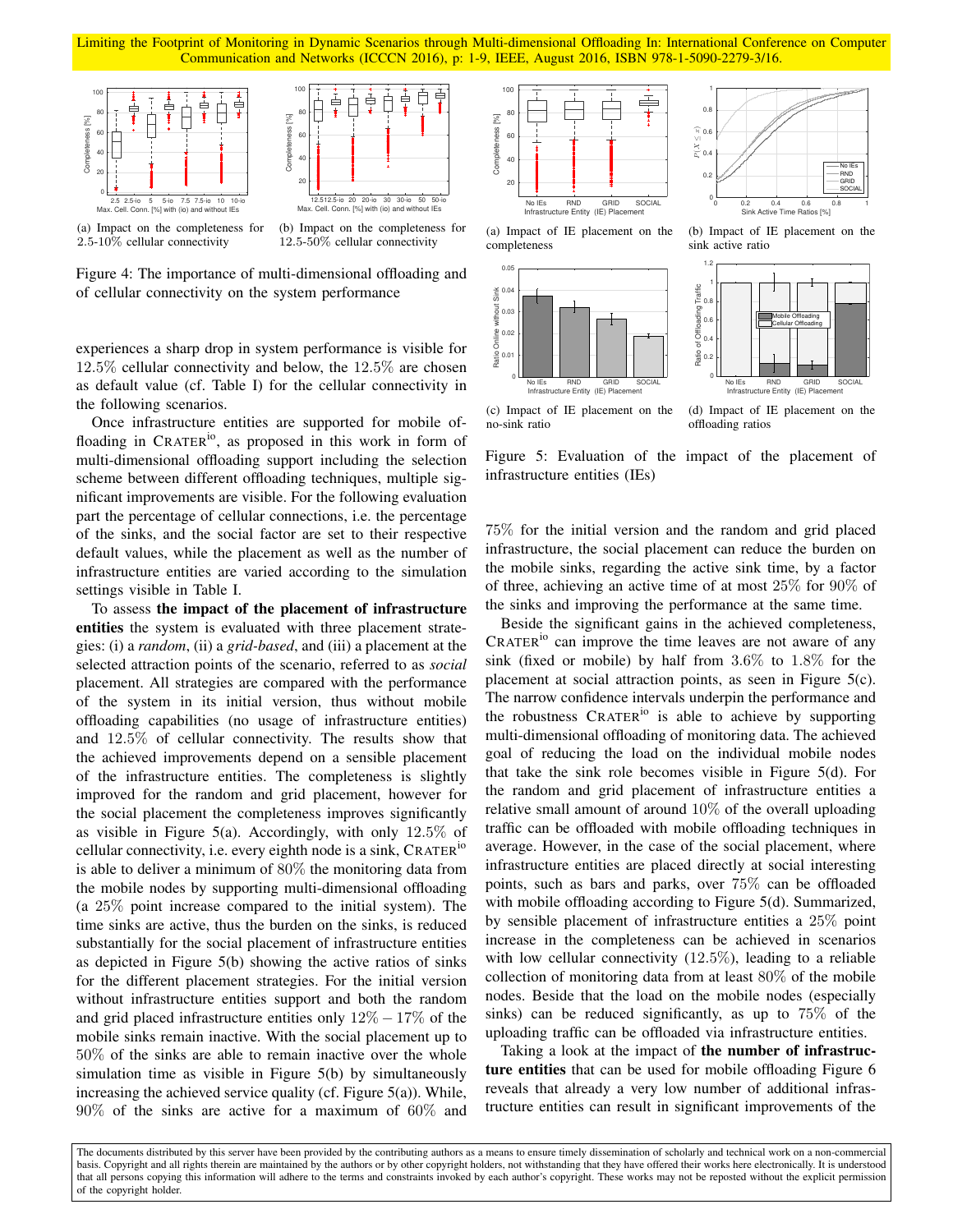

Figure 6: The impact of the coverage ratio of infrastructure entities (IEs) of attraction points and the attraction factor

Coverage Ratio of Attraction Points with less<br>
(a) Impact of the coverage of IEs<br>
the completeness<br>  $\frac{1}{2}$ <br>  $\frac{1}{2}$ <br>  $\frac{1}{2}$ <br>  $\frac{1}{2}$ <br>  $\frac{1}{2}$ <br>  $\frac{1}{2}$ <br>  $\frac{1}{2}$ <br>  $\frac{1}{2}$ <br>  $\frac{1}{2}$ <br>  $\frac{1}{2}$ <br>  $\frac{1}{2}$ <br> system characteristics. Hence, four different coverage ratios of infrastructure entities at the social attractive points are chosen. Accordingly, the coverage ratios are varied between  $0, \frac{1}{3}, \frac{2}{3}$ and 1 as shown in Table I . The completeness of the system is improved for all configurations where multi-dimensional offloading is supported, however using fixed mobile offloading stations at each social attractive point greatly improves the completeness compared to additional infrastructure entities at  $1/3$  or  $2/3$  of the social attractive points (cf. Figure 6(a)). Already 90% of the leaves spend approximately less than 8% of their time being leaf searching for sinks in their proximity (cf. Figure 6(b)), which is a  $40\%$  decrease compared to the scenario with no additional infrastructure entities. Similar to the results for the placement variations it is clearly visible that infrastructure entities at  $\frac{1}{3}$  of the attractive points do already take more than  $20\%$  of the uploaded traffic (cf. Figure 6(c)). It becomes apparent that the ratio of the mobile offloaded traffic versus the cellular offloaded traffic shows a positive linear dependency to the number of additional infrastructure entities.

#### *C. Impact of Social Relations*

The considered scenario includes essential social relations between nodes and public places [4]. Depending on the attraction factor, that indicates how appealing each place is, nodes tend to form groups of different size and lifetime at those attracting places. Accordingly, the impact of group formation for different length of times must be evaluated within CRATER<sup>io</sup>. For this the attraction factor is varied between 0.0 and 1.0 according to Table I. We evaluate both configurations with and without multi-dimensional offloading to asses the robustness against social relations, i.e. group formation, under different scenario configurations. Figure 6(d) shows both configurations

with (*indicated by io*) and without infrastructure entities for multi-dimensional offloading evaluated under the different attraction factor variations. It reveals that the performance is robust against social relations for configurations without the usage of infrastructure entities. However, due to the proximity to the attraction points and the infrastructure entities the configuration with infrastructure entities (io annotation in Figure  $6(d)$ ) shows slight dependencies between the attraction factor and the achieved performance. The higher the attraction factor, the better the resulting completeness as nodes stay longer at the respective attraction points. This is a logical consequence to the sensible placement of the infrastructure entities. Nevertheless, the achieved completeness is improved significantly with multi-dimensional offloading, irrespectively of the minor impact of the attraction factor.

## *D. Meaningful Usage of Resources*

Saving usage of resources is essential in environments, such as mobile networks, where devices are for example battery powered. Especially when the resources of the individual mobile users are exploited for the overall effort, such as monitoring the network state in the case of CRATER<sup>10</sup>. In the hybrid topology, the saving utilization of the resources can determine the lifetime of a service and the network. It is essential that CRATER<sup>io</sup> delivers monitoring data from as many nodes as possible even in scenarios with poor cellular connectivity, thus very few sinks. Accordingly, a trade-off between the completeness and the load on the individual nodes rises, as many nodes are connected to a few sinks. While the system is able to deliver accurate and reliable results by using resources of the mobile nodes for the collection of monitoring data [7], the load on the individual sinks depends on the size of the area they operate and maintain. By using multidimensional offloading, as proposed in this work, the load on the individual sinks can be reduced significantly. This comes into full effect once very few cellular connections, i.e. very few sinks, are used by systems like CRATER<sup>io</sup>. While the performance without multi-dimensional offloading degrades by around  $12.5\%$  of cellular connectivity (cf. Figures  $4(a)$ ) and 4(b) in Section IV-B), the performance using multidimensional offloading remains comparatively constant, with only minor degradations in service quality.

Figure 7 shows the potential with (indicated by io) and without multi-dimensional offloading in CRATER<sup>io</sup> for different variations of the cellular connectivity, i.e. the percentage of sinks. The results show that with additional infrastructure for mobile offloading good monitoring results of at least 75% of the nodes can be guaranteed even under very poor cellular connectivity situations of only 2.5%. Thus, data from 30-times more nodes than possible sinks can be collected by using multi-dimensional offloading (cf. Figure 4(a)). In the other case the achieved results vary significantly in sparse connected environments, confirming the need for multi-dimensional offloading in the case of monitoring in mobile networks to guarantee wide applicability under various conditions. While the performance drop is linear for  $C_{\rm RATER}^{10}$ , the results of

The documents distributed by this server have been provided by the contributing authors as a means to ensure timely dissemination of scholarly and technical work on a non-commercial basis. Copyright and all rights therein are maintained by the authors or by other copyright holders, not withstanding that they have offered their works here electronically. It is understood that all persons copying this information will adhere to the terms and constraints invoked by each author's copyright. These works may not be reposted without the explicit permission of the copyright holder.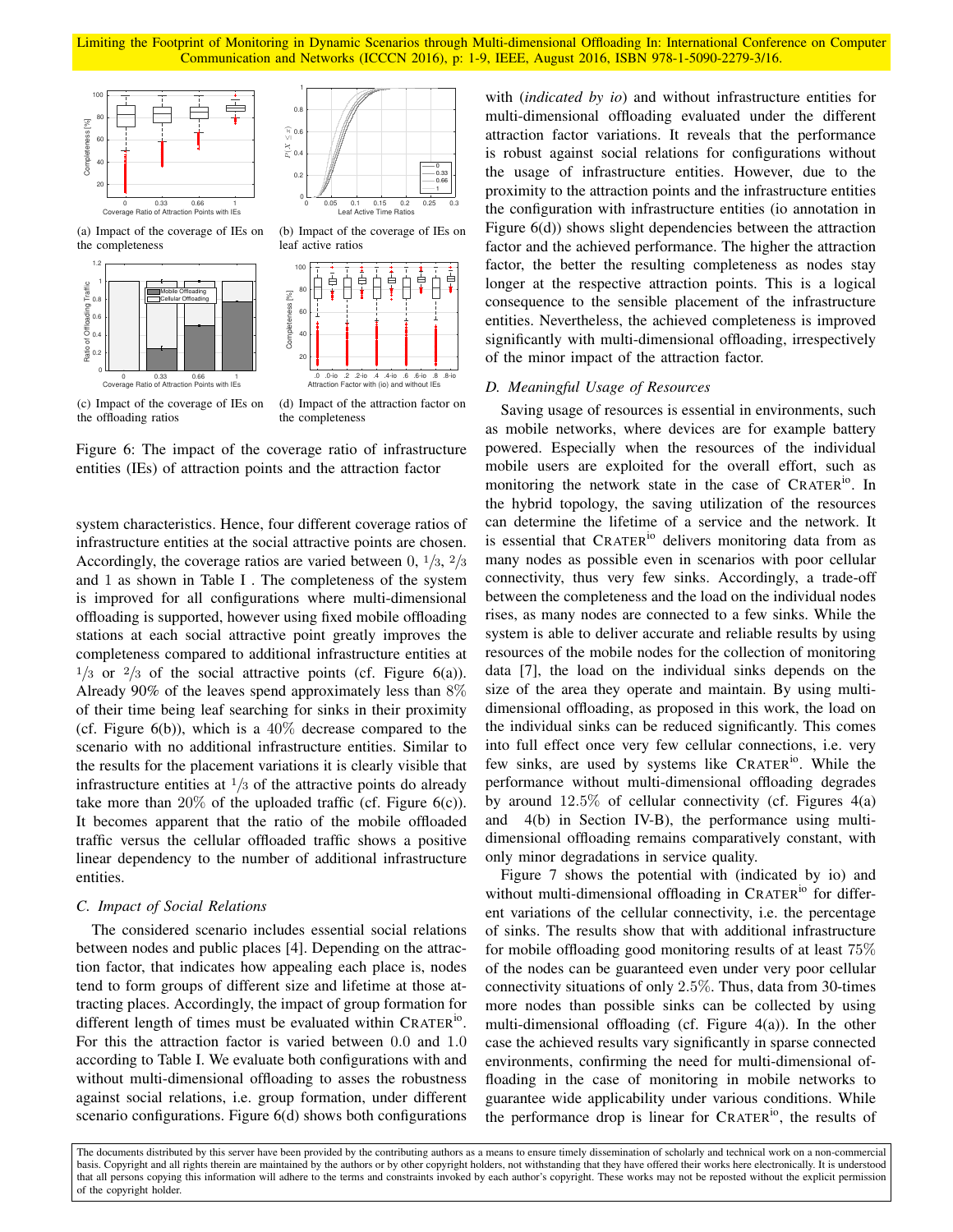the system without multi-dimensional offloading experience a sharp drop as visible in Figures 4(a) and 4(b). Without multidimensional offloading, the system loses in informative value as the completeness ranges between 5% and 80% for the case of  $2.5\%$  cellular connectivity (cf. Figure 4(a)).

Furthermore, as visible in Figure 7(a) the time leaves are not aware of any uploading possibility can be reduced by the factor of five leading to an average time ratio leaves are not aware of any sink below 5%. In comparison to 25% for the case without multi-dimensional offloading the responsiveness is increased significantly with  $C\text{RATER}^{10}$ . The load on individual sinks is also increasing as shown in Figure 7(b) as the sink active ratio is reduced by at least 50% in median with multi-dimensional offloading. Concerning the traffic ratios of cellular offloaded and mobile offloaded traffic it becomes apparent that in scenarios with a very poor cellular connectivity most of the traffic is offloaded via the infrastructure entities (cf. Figure  $7(c)$ ) to guarantee the constant good performance shown in Figure 4(a). Nevertheless, Figure 7(d) shows that even in scenarios with very good cellular connectivity, where e.g. 50% of the nodes are able to connect via the cellular network still 35% of the traffic can be offloaded via the infrastructure entities. Which means even with good cellular connectivity, i.e. a higher number of sinks, one third of the monitoring traffic that would burden mobile sinks can be offloaded using multi-dimensional offloading techniques within CRATER<sup>io</sup>.

The results indicate that multi-dimensional offloading does not only entail benefits in scenarios with very poor cellular connectivity. Rather, they show that even in situations with good cellular connectivity the usage of additional infrastructure entities for mobile offloading can improve the performance and save resources of the individual resource constrained devices. Especially for adaptive monitoring systems, such as CRATER<sup>io</sup>, the conservative usage of resources of the mobile devices is crucial. The used number of sinks within  $C\text{RATER}^{io}$  can be reduced significantly, while the system is able to guarantee for good service quality and reduced resource consumption at the same time. Thus, the system must use a suitable number of sinks even if that entails minor service degradations (cf. Figures 4(a) and 4(b)). The achievable savings regarding the load on the cellular network and more important the mobile nodes do outweigh the minor loss in service quality in most cases.

## V. RELATED WORK

Kemp et al. present an approach for resource saving application monitoring by offloading of computational task in [19]. While the potential savings by offloading of computational tasks are shown, the approach is highly dependent on cellular connectivity of each individual user and uses no comparable offloading techniques as presented in this work. DAMON [20] uses an agent-sink topology with device-to-device offloading for distributed data collection in multi-hop networks. In doing so less overhead and fewer potential collisions are achieved. However, the usage of pre-defined and static sinks limits the applicability of the approach for wider scenario usage. Other





(a) Impact of multi-dimensional offloading on the ratio leaves are not aware of active sinks



(b) Impact of multi-dimensional offloading on the active ratio of sinks for good cellular connectivity



(c) Impact of multi-dimensional offloading on the traffic ratios for 2.5- 10% cellular connectivity

(d) Impact of multi-dimensional offloading on the traffic ratios for 12.5- 50% cellular connectivity

Figure 7: Evaluation of the impact of the percentage of cellular connections on the performance of the system with (*annotated with io*) and without multi-dimensional offloading

monitoring approaches for mobile networks, such as [21], [22], show the benefit of device-to-device offloading in hierarchical structures. However, these approaches are limited to ad hoc communication without using cellular or infrastructure upload to provide a global network state of multiple physically isolated areas. Furthermore, at a higher level in the hierarchy, the load on the individual devices rises significantly and is not reduced using a multi-dimensional offloading approach as proposed with CRATER<sup>io</sup> in this work. Bao et al. [2] propose a framework that exploits clustered devices to reduce the load on the cellular network. Similar to CRATER<sup>io</sup> the system shows the benefit of device-to-device offloading, however, the authors do not consider the inclusion of public infrastructure entities into the system effort to benefit from multiple offloading techniques at the same time as shown in this work. The feasibility of mobile offloading in urban scenarios, similar to the scenario considered in this work, is assessed in [9]. The authors propose that public infrastructure entities may be used to reduce the load on the cellular network. However, they do not validate the claim in a system to examine the usability and achievable gain. Furthermore, they do not address the selection of different offloading schemes in one system, as it is done in this work. Lou et al. [23] describe an approach to gain the maximum throughput for individual users by taking advantage of neighbors with better cellular connectivity. The requested traffic is then downloaded via an one-hop link from the adjacent neighbor. However, the authors do not consider techniques to decrease the load on the forwarding proxy nodes as CRATER<sup>10</sup> is doing in its collection process. Furthermore, the approach is still depending on good cellular coverage as

The documents distributed by this server have been provided by the contributing authors as a means to ensure timely dissemination of scholarly and technical work on a non-commercial basis. Copyright and all rights therein are maintained by the authors or by other copyright holders, not withstanding that they have offered their works here electronically. It is understood that all persons copying this information will adhere to the terms and constraints invoked by each author's copyright. These works may not be reposted without the explicit permission of the copyright holder.